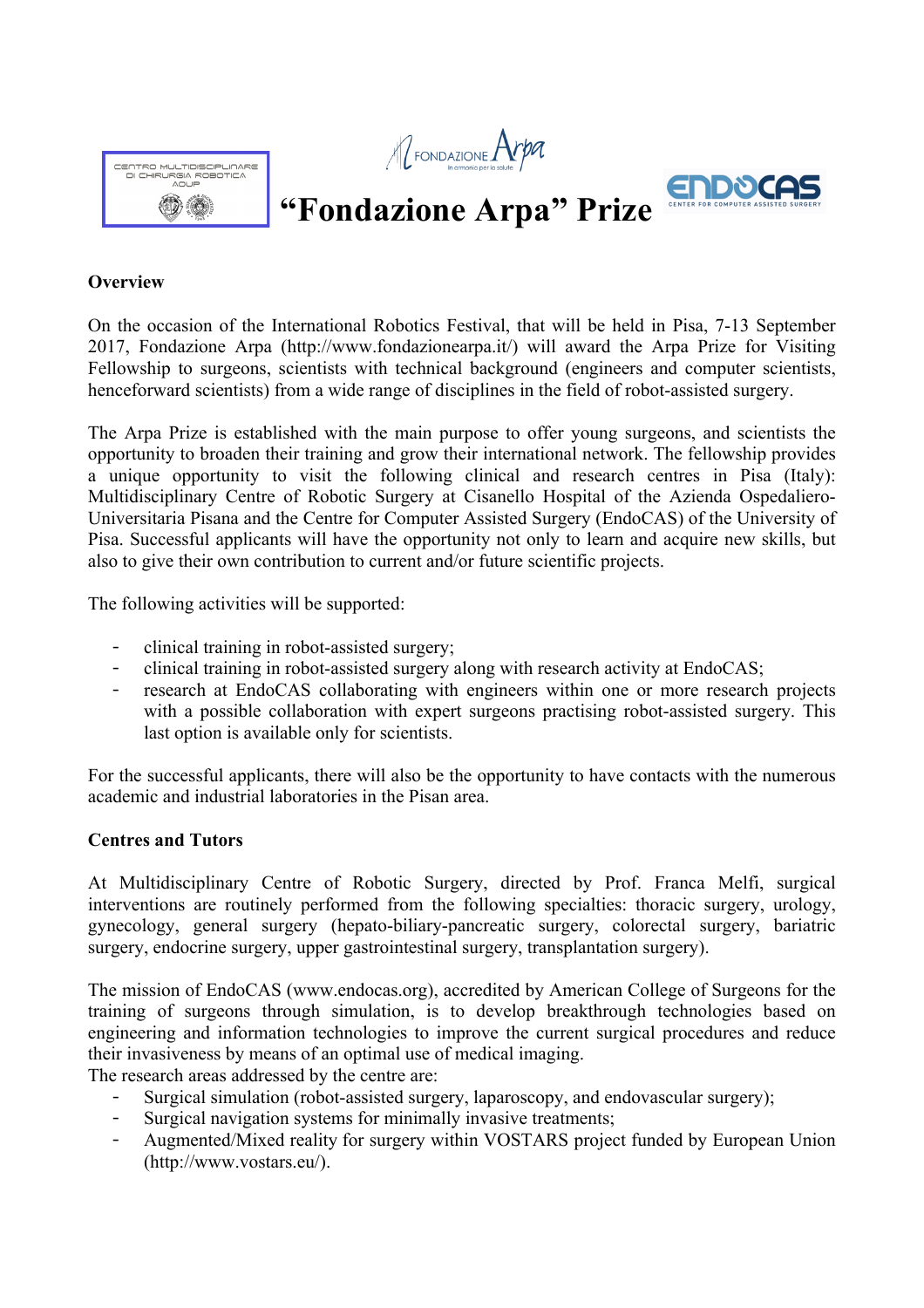EndoCAS hosts some of the finest validated commercial simulators, including: dV-Trainer by Mimic simulator for robot-assisted surgery, and LapSim by Surgical Science with haptic feedback for laparoscopy, and Angio Mentor by Simbionix for endovascular procedures. Moreover, scientists at EndoCAS developed a physical simulator for endovascular surgery.

The references are:

- Prof. Ferrari Mauro Vascular Surgeon and Director of EndoCAS centre;
- **̵** Ing. Ferrari Vincenzo MSc and PhD in Computer Science Engineering and Coordinator of EndoCAS centre;
- **̵** Ing. Moglia Andrea MScME and PhD in Microsystems Engineering and responsible of simulation of EndoCAS centre.

# **Financial Support**

Fondazione Arpa will cover travel expenses and room and board of the fellowship. The number of the fellowship supported by Fondazione Arpa is variable and will be decided on the basis of the quality of the projects presented by the applicants.

Successful applicants will spend a period at least of six months for their fellowship. At the completion of their stage, they will be required to prepare a report of the experience and training received and present the results of their work to the reviewing board of the University of Pisa. The visiting fellowship can be renewed several times at the end of the first period for additional time depending on the results of the project.

# **Eligibility Criteria**

To qualify for this fellowship, candidates have to meet the following requirements:

- **̵** Have a master's degree in Medicine or in Engineering, with a PhD as a plus;
- **̵** Have a Specialty Board certification;
- Must be younger than 35 years old at the deadline of application;
- **̵** Evidence of professional and scientific activities (publications, and participation at congresses/ conferences) at international level;
- **̵** Good working knowledge of English.

### **Selection Process**

Applicants must submit their curriculum vitae and a structured proposal, as follows:

- Summary (max. 250 words)
- Description of Problem/Background (max. 500 words)
- Purpose, Hypothesis and Methods of Research (max. 500 words)

Only proposals from the following fields will be considered:

- **̵** Innovative clinical applications in one of the surgical specialties practised at Multidisciplinary Centre of Robotic Surgery (see above);
- Surgical simulation, training and skills assessment;
- Cost-effectiveness of robot-assisted surgery;